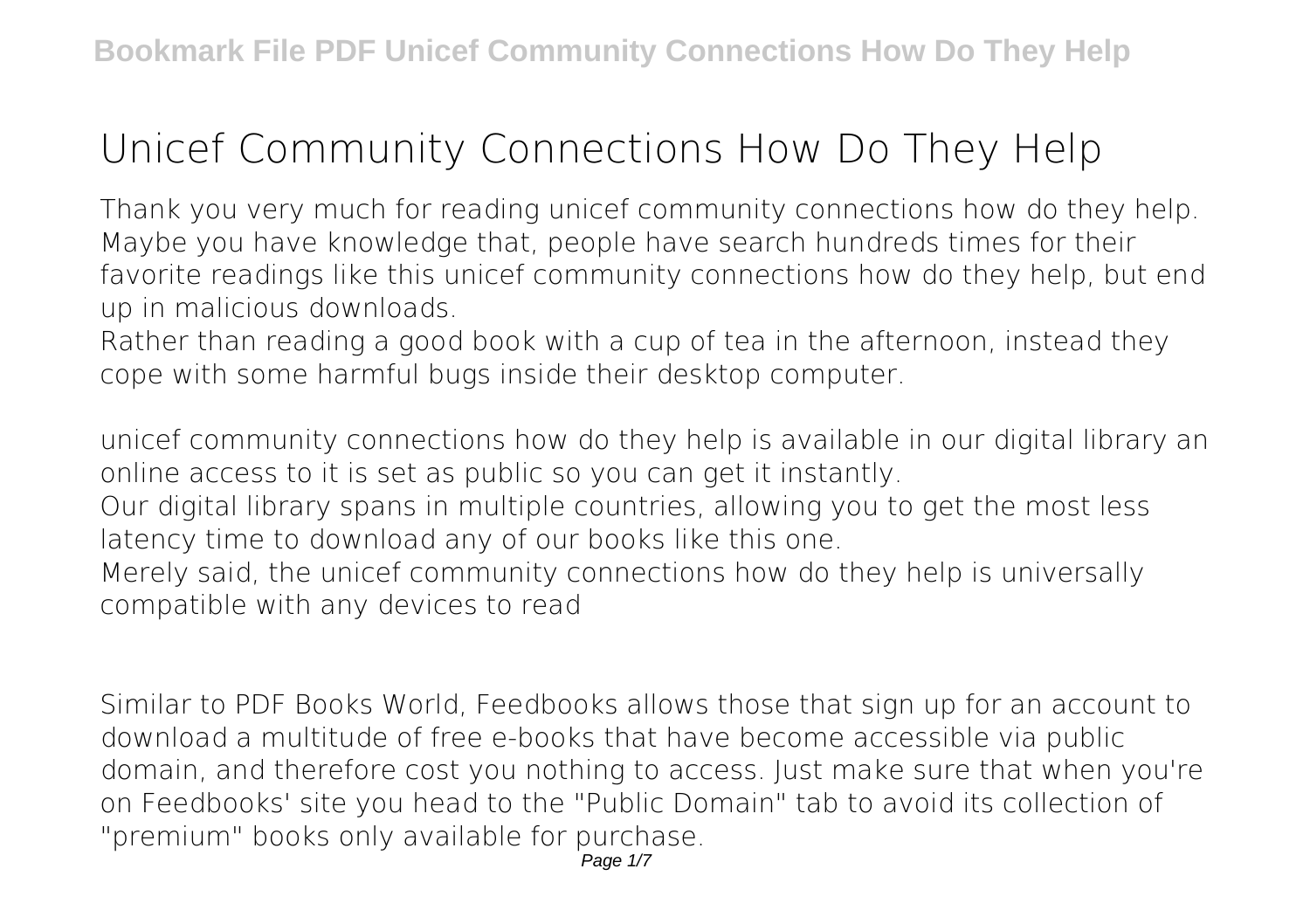**Social mobilisation - UNICEF**

governments. UNICEF is involved in establishment and coordination, in addition to setting minimum standards for them. Main Principles of Child Friendly Spaces This section highlights the key principles for planning, developing and operating child friendly spaces. The methodologies for actually implementing the proposed

**About Us | Helping Children in Need | UNICEF USA**

The United Nations Convention on the Rights of the Child, or UNCRC, is the basis of all of Unicef's work. It is the most complete statement of children's rights ever produced and is the most widely-ratified international human rights treaty in history. The Convention has 54 articles that ...

## **What we do | UNICEF**

UNICEF is proud that its main corporate partners continue to make sound longterm investments in the next generation despite the recent economic downturn, through strengthened support towards child priorities such as basic healthcare, nutrition, social protection, clean water, and education.

**ENGAGING STAKEHOLDERS ON CHILDREN'S RIGHTS - UNICEF** What does UNICEF do for children in the U.S.? In the United States, UNICEF USA engages American youth by providing opportunities for them to advocate, Page 2/7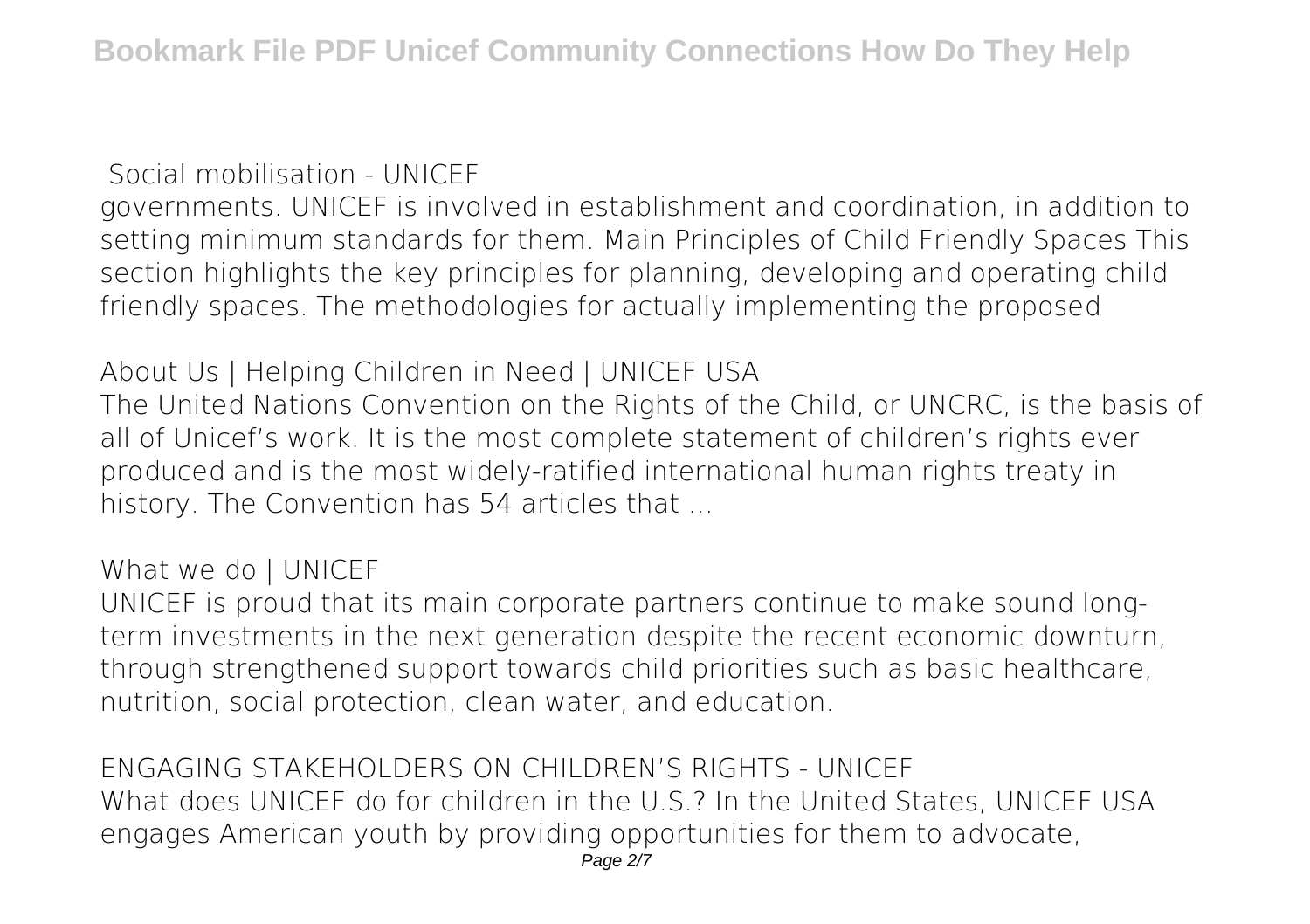fundraise and volunteer on behalf of their peers around the world.

**Sponsor a Child: How to Sponsor a Child | UNICEF USA** Communities are vital to affecting positive change in the lives of children. UNICEF works with communities through two intersecting and re-enforcing approaches, social mobilization and community engagement. Community engagement focuses on collective or group participation, not on any particular behaviour. It empowers communities and their social networks to reflect on and address a range of behaviours, issues and decisions that affect their lives and to proactively involved in their development.

**UNICEF - YouTube**

Including the Excluded: Education for children with disabilities. For the past four years, I have worked with colleagues around the world on the Global Initiative on Out-of-School Children – a partnership that examines the reasons children are excluded from education and seeks ways for every child to go to school and learn.

**Connecting Children to Their Cultures and Communities** UNICEF USA supports UNICEF's work, and other efforts in support of the world's children, through fundraising, advocacy and education in the United States. We work with governments, civic leaders, celebrities, corporations, campus groups, churches, teachers and people just like you; anyone willing to help us advocate for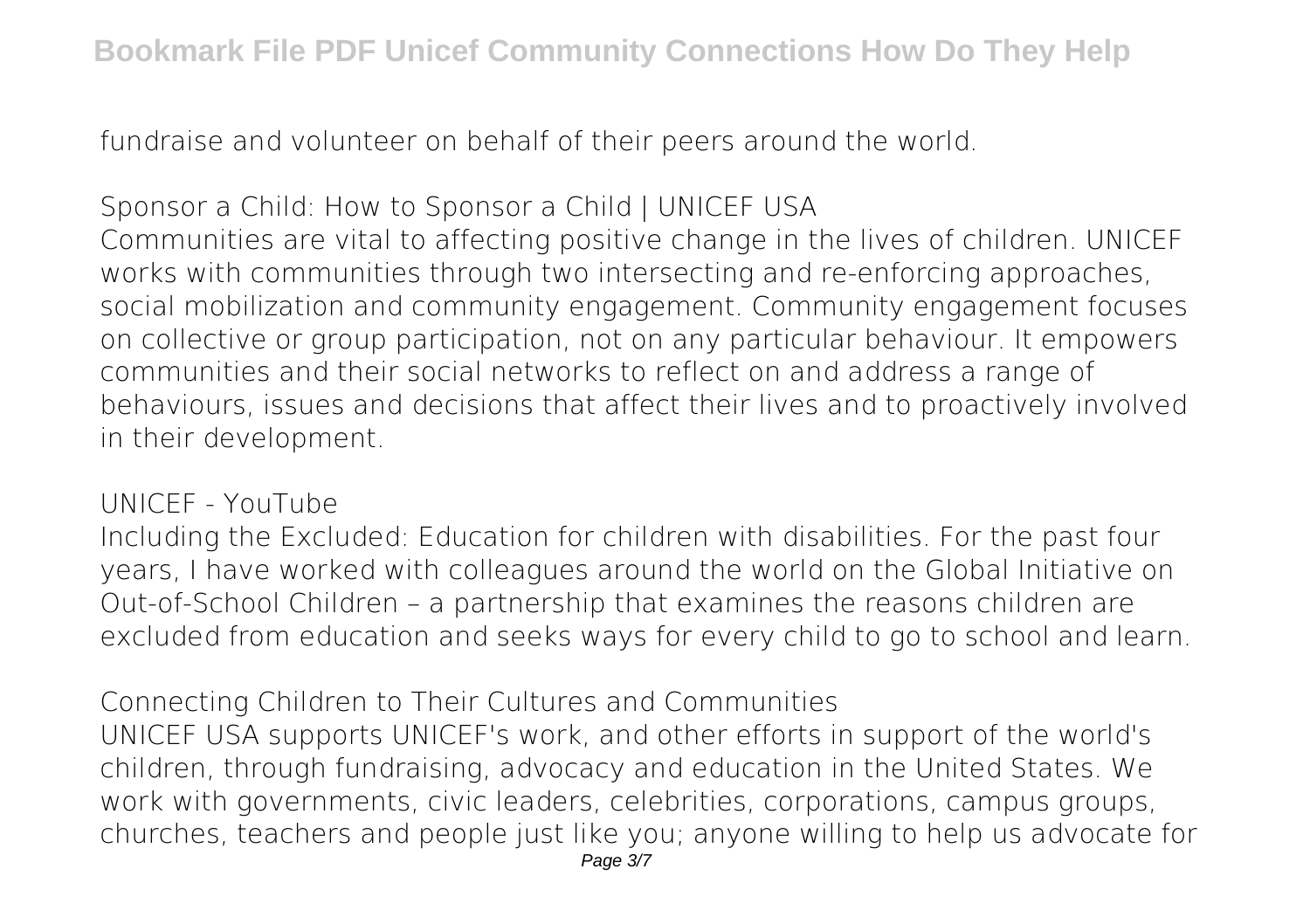the survival and well-being of every child.

## **Child Friendly Spaces Guide - UNICEF**

6 ENGAGING STAKEHOLDERS ON CHILDREN'S RIGHTS Stakeholder engagement under the Guiding Principles on Business and Human Rights As defined in the United Nations Guiding Principles on Business and Human Rights,5 stakeholder engagement is an ongoing process of interaction between a company and its stakeholders that enables the company to understand which issues matter

## **FAQ | UNICEF USA**

UNICEF's programs emphasize developing community-level services to promote the health and well-being of children. Most of its work is in the field, with a presence in 192 countries and territories. Its network includes 150 country offices, headquarters and other offices, and 34 "national committees" that carry out its mission through programs ...

**UN Convention on the Rights of the Child (UNCRC) - Unicef UK** UNICEF works in some of the world's toughest places, to reach the world's most disadvantaged children. To save their lives. To defend their rights. To help t...

**For every child, an education - UNICEF Connect** UNICEF Canada is a children's charity and humanitarian organization. Join Page 4/7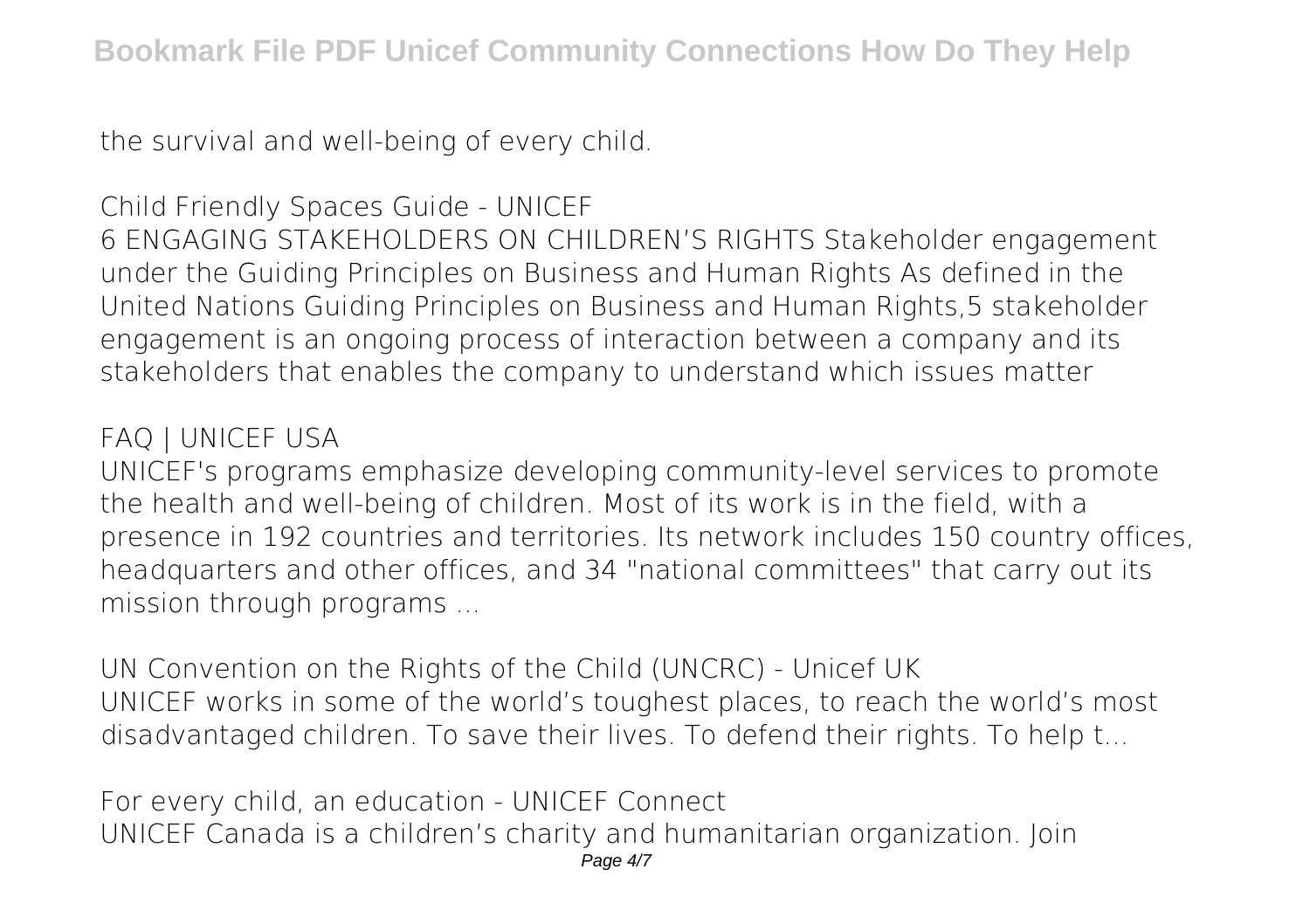170,000+ Canadian supporters and start saving children's lives! UNICEF Canada: Children's Charity – For Every Child

**UNICEF (Community Connections: How Do They Help?): Katie ...** UNICEF's work. UNICEF works in over 190 countries and territories to save children's lives, to defend their rights, and to help them fulfil their potential, from early childhood through adolescence. And we never give up.

**Unicef Community Connections How Do** UNICEF (Community Connections: How Do They Help?) [Katie Marsico] on Amazon.com. \*FREE\* shipping on qualifying offers. UNICEF is a very important international organization. Around the world this agency's volunteers and staff are working to provide children with access to medical treatment and education. Have you ever wondered how this important work gets done?

**UNICEF - YouTube**

UNICEF Kid Power is a program of UNICEF USA that gives kids the power to save lives by connecting their everyday activity to real-world impact. Learn more about UNICEF USA's work to help save and protect the world's most vulnerable children.

**How Do They Help? UNICEF by Katie Marsico · OverDrive ...**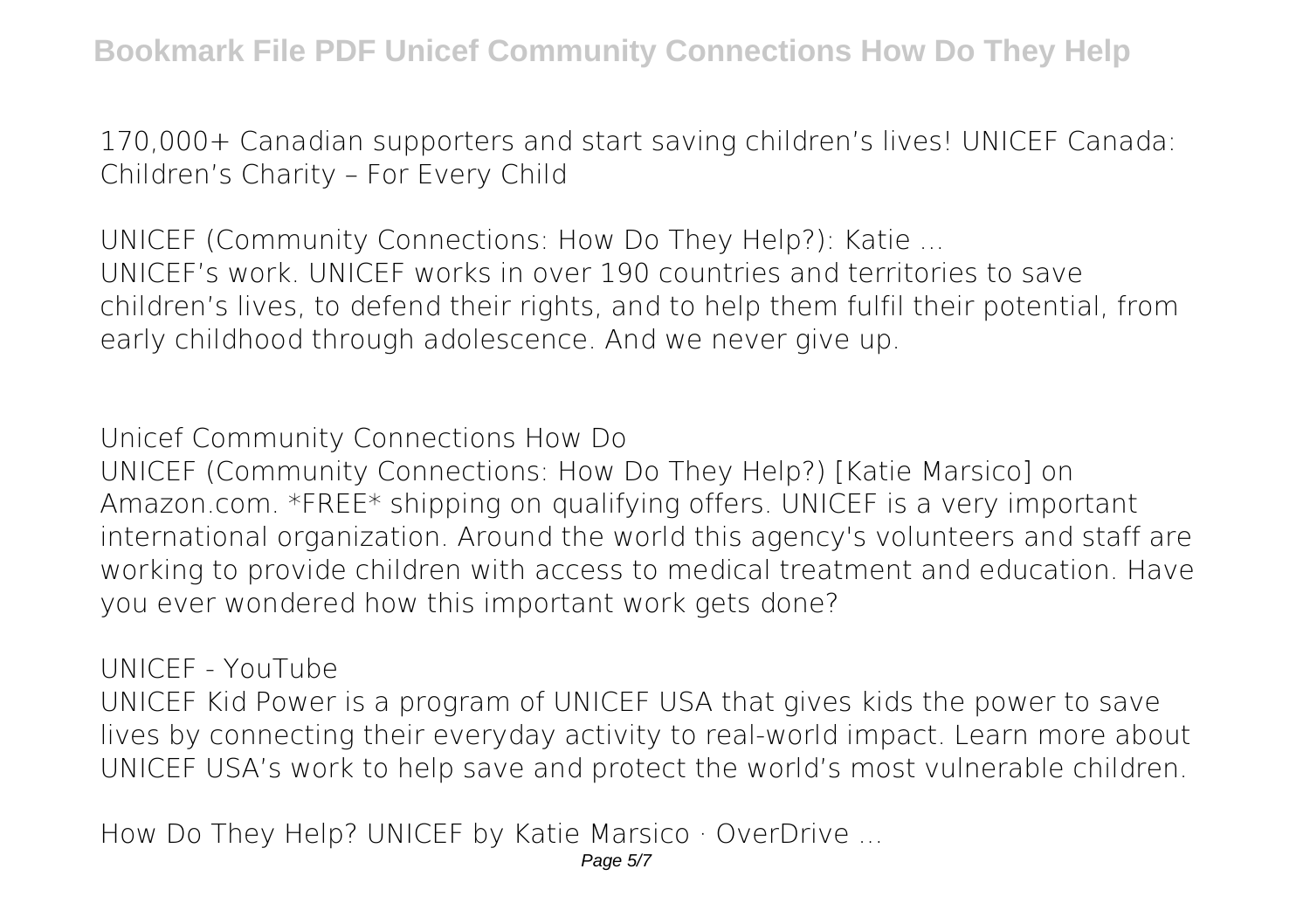UNICEF works from the top down, partnering with governments to help shape policies and programs while making connections in communities to put them into action. That access, combined with the ability to ship supplies anywhere in the world in just 48 to 72 hours, ensures UNICEF can leverage resources and deliver supplies quickly and efficiently to make donor support really count.

**UNICEF Kid Power - Get Active. Save Lives.**

Buy UNICEF (Community Connections: How Do They Help?) by Katie Marsico (ISBN: 9781631880742) from Amazon's Book Store. Everyday low prices and free delivery on eligible orders.

**UNICEF - Wikipedia**

Connecting Children to Their Cultures and Communities There are, of course, many ways for early childhood programs to help connect the children they serve with their cultures and communities. These include: providing a program that welcomes and includes everyone, taking children into the community, and using community resources in the program.

**UNICEF (Community Connections: How Do They Help?): Amazon ...** UNICEF works in some of the world's toughest places, to reach the world's most disadvantaged children. To save their lives. To defend their rights. To help t...